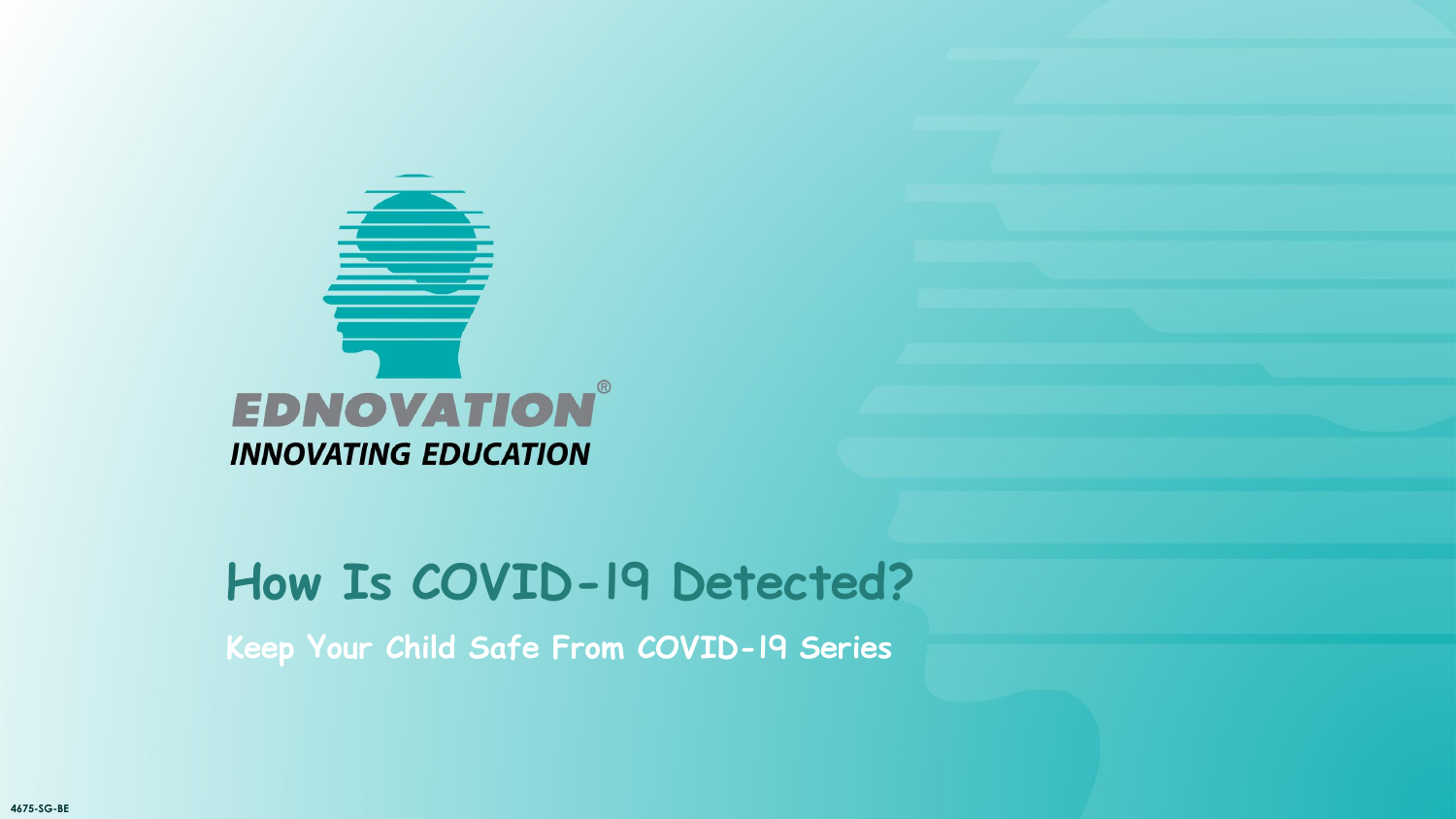



## **Let's look at these viruses. What do you notice about these viruses?**

Note: Encourage children to share their views.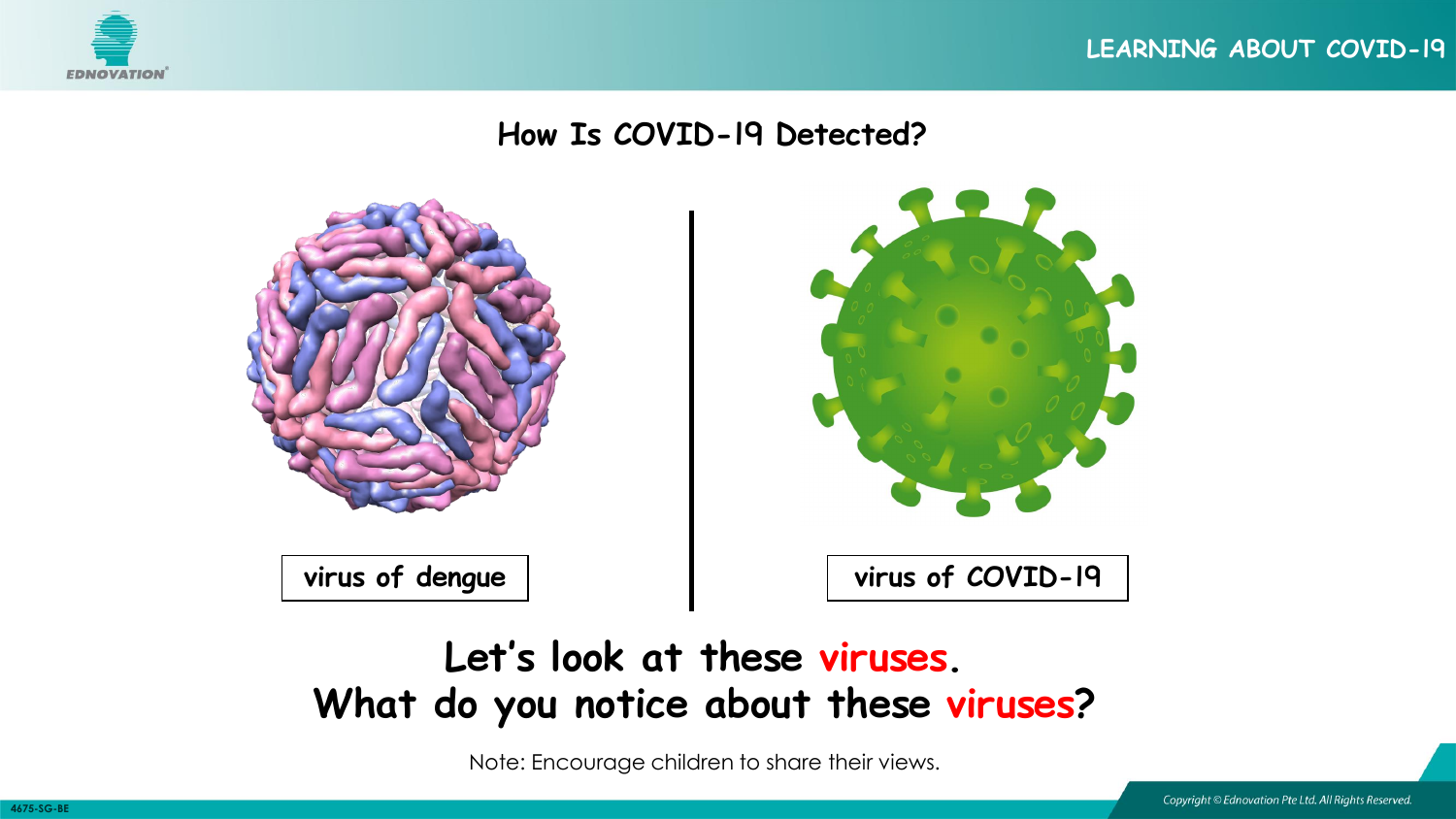





**virus of dengue virus of COVID-19**

**Yes, these viruses look different from one another.**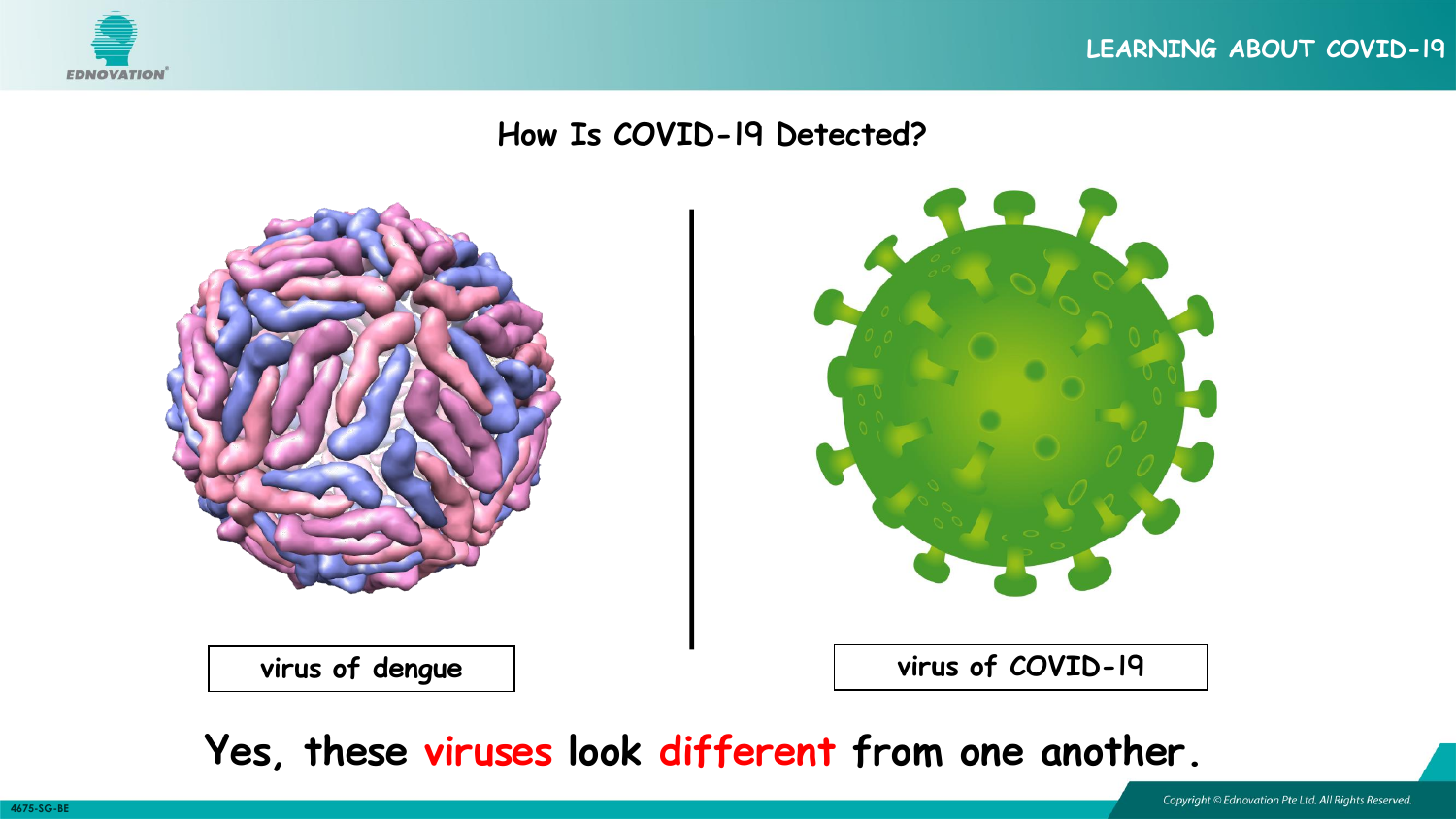



## **Every virus is unique and looks different from one another on the outside.**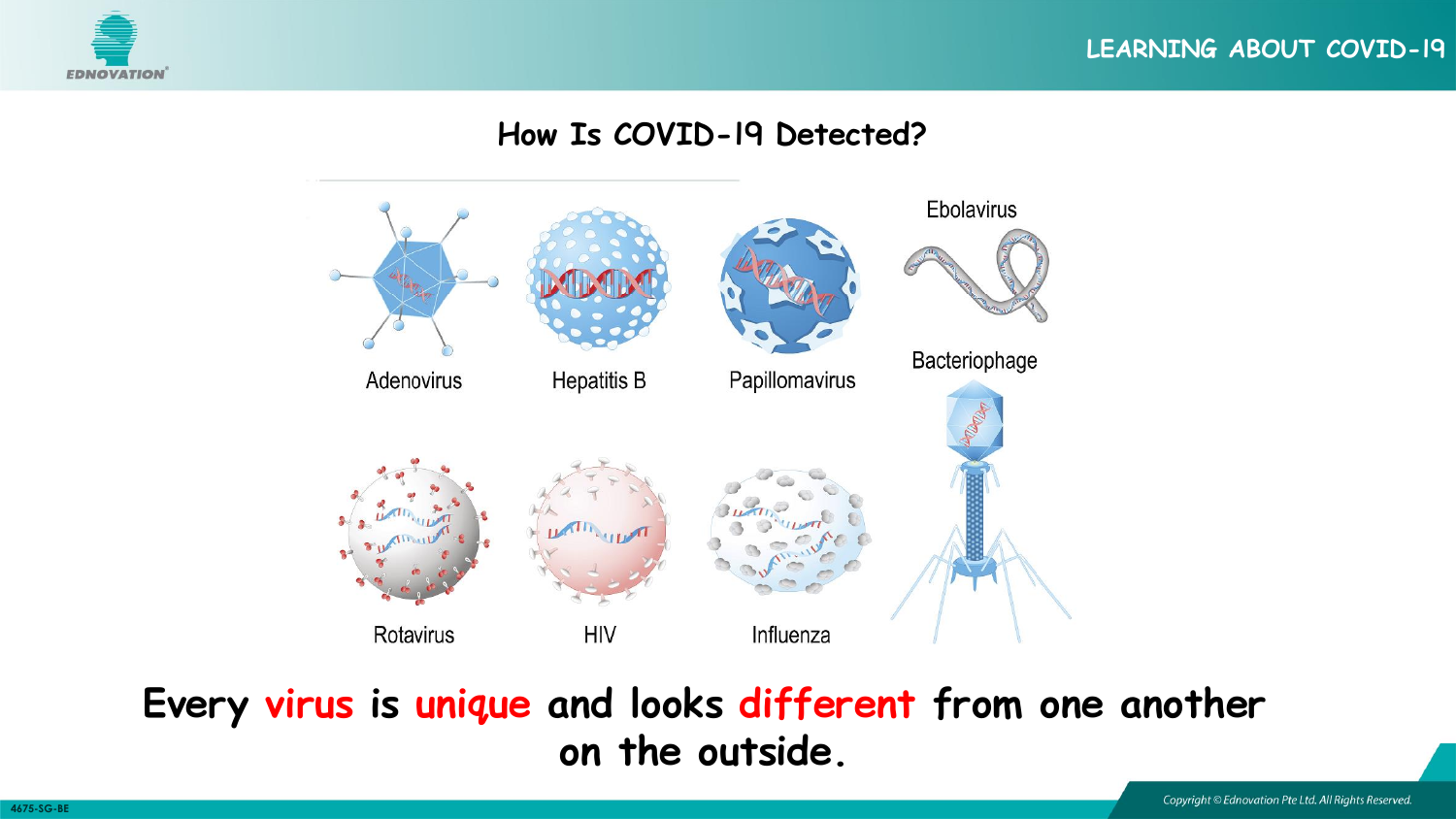



**Viruses have DNA or RNA inside them. Different viruses have different DNA or RNA inside.**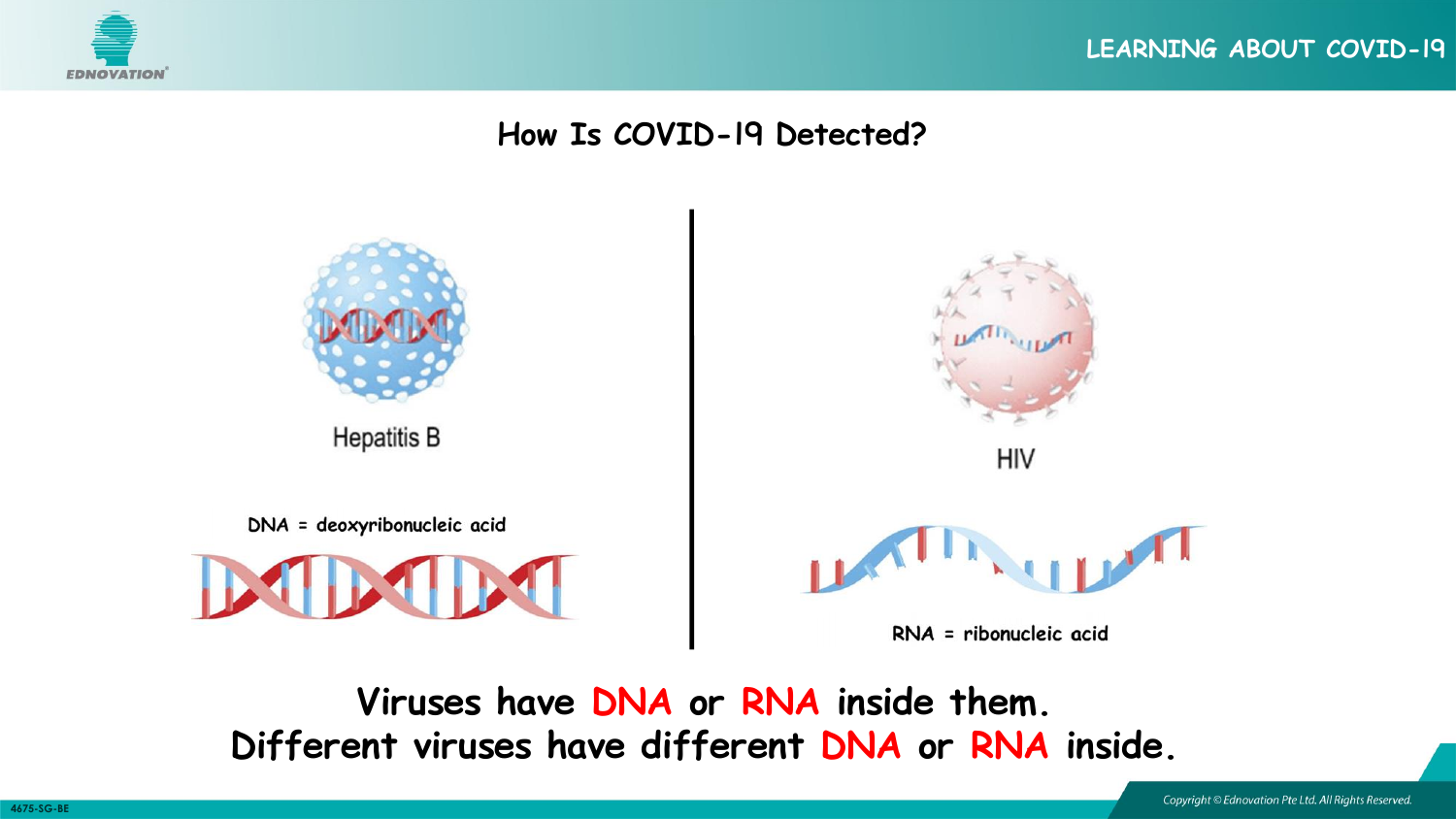



**Test kits are used to detect the different types of viruses.**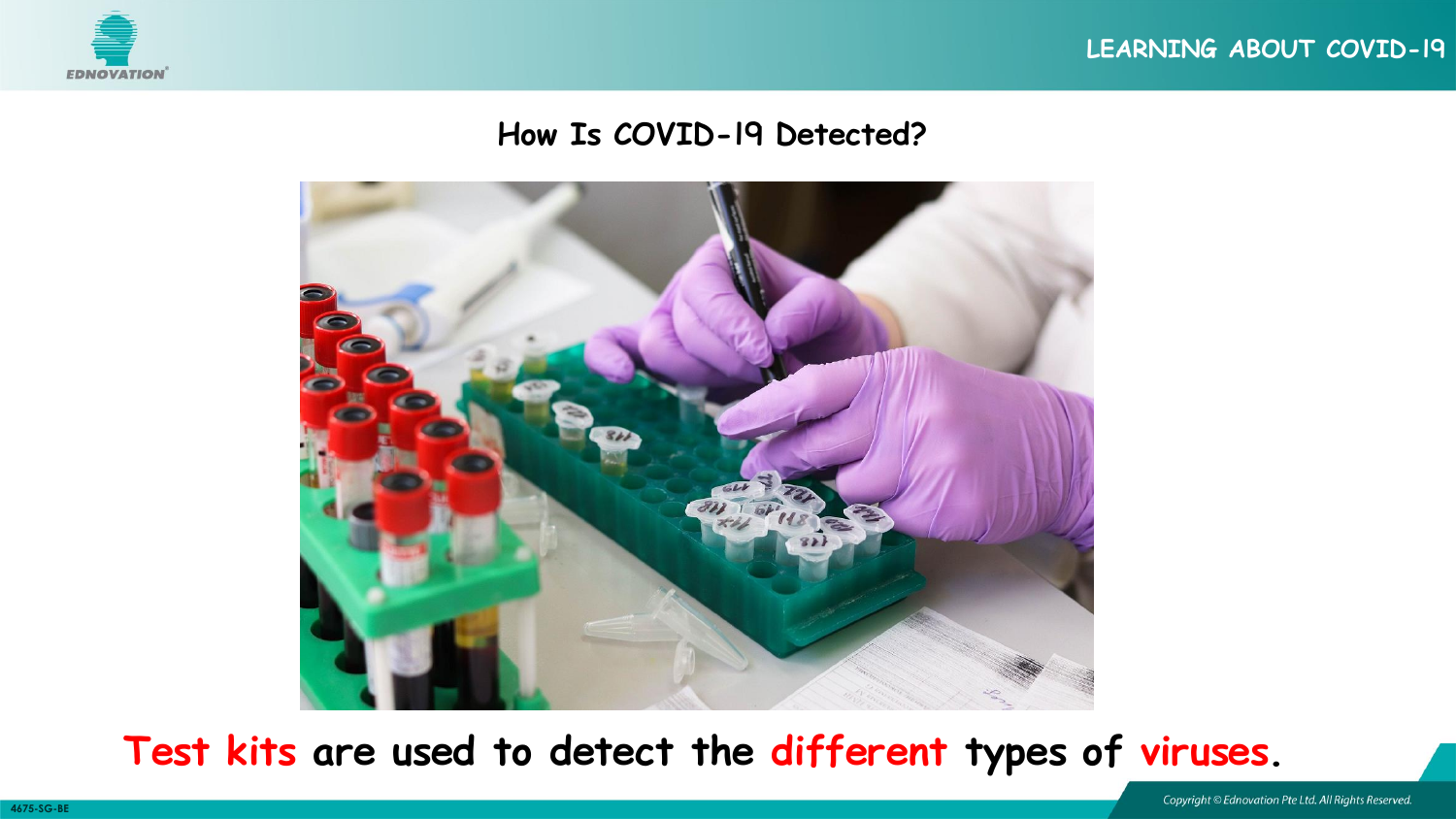



**Since every virus is unique, the test kits for different viruses are also different.**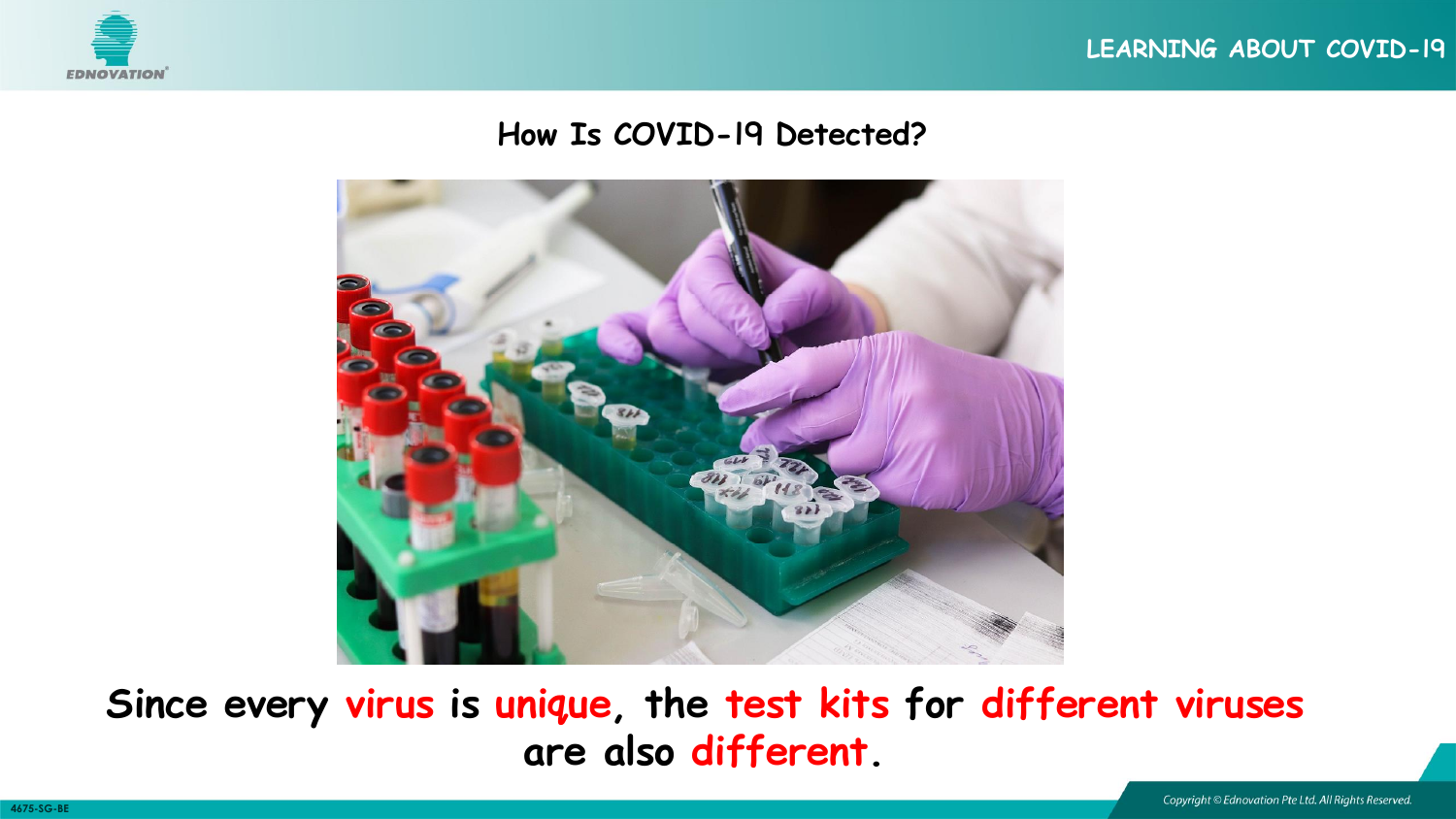

### **Hands-on Time**



### **Mission:**

## **Every virus has its matching test kit. Let's match each test kit to the virus.**

Note: Guide children to match each virus to the correct test kit.